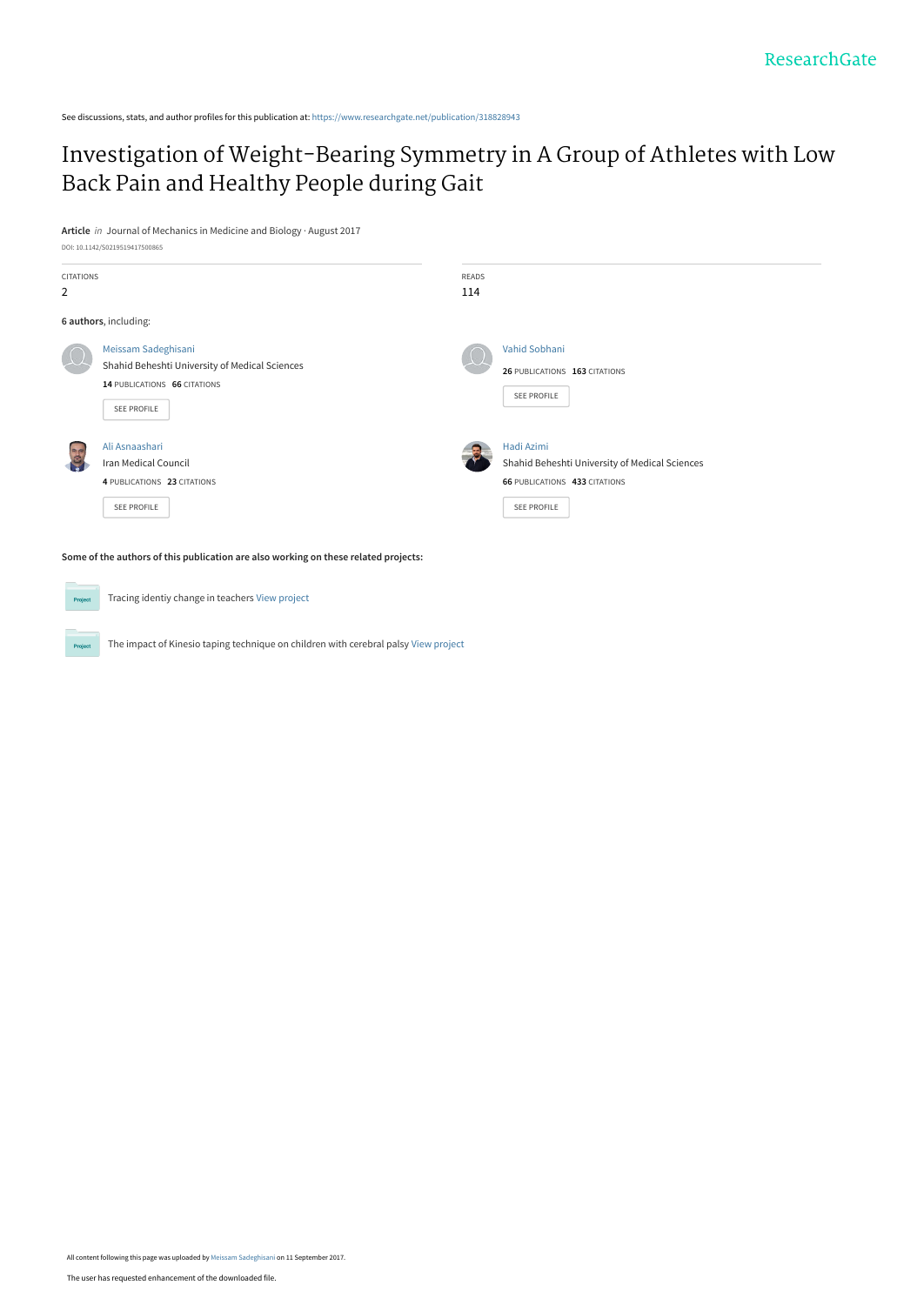Journal of Mechanics in Medicine and Biology Vol. 17, No. 5 (2017) 1750086 (9 pages) *°*<sup>c</sup> World Scientific Publishing Company DOI: [10.1142/S0219519417500865](http://dx.doi.org/10.1142/S0219519417500865)



# INVESTIGATION OF WEIGHT-BEARING SYMMETRY IN A GROUP OF ATHLETES WITH LOW BACK PAIN AND HEALTHY PEOPLE DURING GAIT

#### MEISSAM SADEGHISANI\*<sup>,¶</sup>, VAHID SOBHANI<sup>\*,||</sup>, MAJID MOHSENI KABIR<sup>†</sup>, ALI ASNAASHARI‡, PEYMAN RAHMANI‡ and HADI AZIMI§

\*Exercise Physiology Research Center, Baqiyatallah University of Medical Sciences, Tehran, Iran † Emam Ali Hospital, Shahrekord, Iran

‡ Neurosurgeon, Shahrekord University of Medical Sciences, Iran

§Department of English Language Teaching, School of Medicine, Shahid Beheshti University of Medical Sciences, Tehran, Iran ¶ Sadeghi.m@sbmu.ac.ir ||entezar.pt85@yahoo.com

> Received 16 September 2015 Accepted 13 November 2016 Published 21 July 2017

The asymmetrical loading applied to legs was proposed as a risk factor for low back pain development. However, this proposed mechanical risk factor was not investigated in the athletes with LBP engaged in rotational demand activities. The aim of the present study was to examine symmetry of weight-bearing in patients with rotational demand activities compared to that in healthy people during gait. In total, 35 subjects, 15 males with LBP and 20 males without LBP, participated in the study. The participants were asked to walk 12 trials in gait lab. Forces applied to legs were recorded by a force plate. Then, the peaks of anteroposterior, mediolateral, and vertical forces were measured. Next, the asymmetrical loads applied to the legs were calculated. The results of our study demonstrated that people with LBP exhibit more asymmetry of vertical peak forces in heel strike and mid-stance. They also exhibited more asymmetry of loading in the anterior direction. But the mean values of ASI of mediolateral and posterior forces in these participants were not significantly different compared to those in the control group. It can be concluded that, in comparison to the healthy subjects, patients with LBP walk with a greater magnitude of asymmetrical weight-bearing at a comfortable speed.

Keywords: Low back pain; gait; athletes; asymmetry; force plate.

#### 1. Introduction

Low back pain and its associated impairments are a common cause of disability in societies.<sup>[1](#page-7-0)</sup> So, low back pain is the first reason of referral to the physical therapy clinics.[2](#page-7-0) Nonspecific chronic low back pain is known as low back pain with duration

||Corresponding author.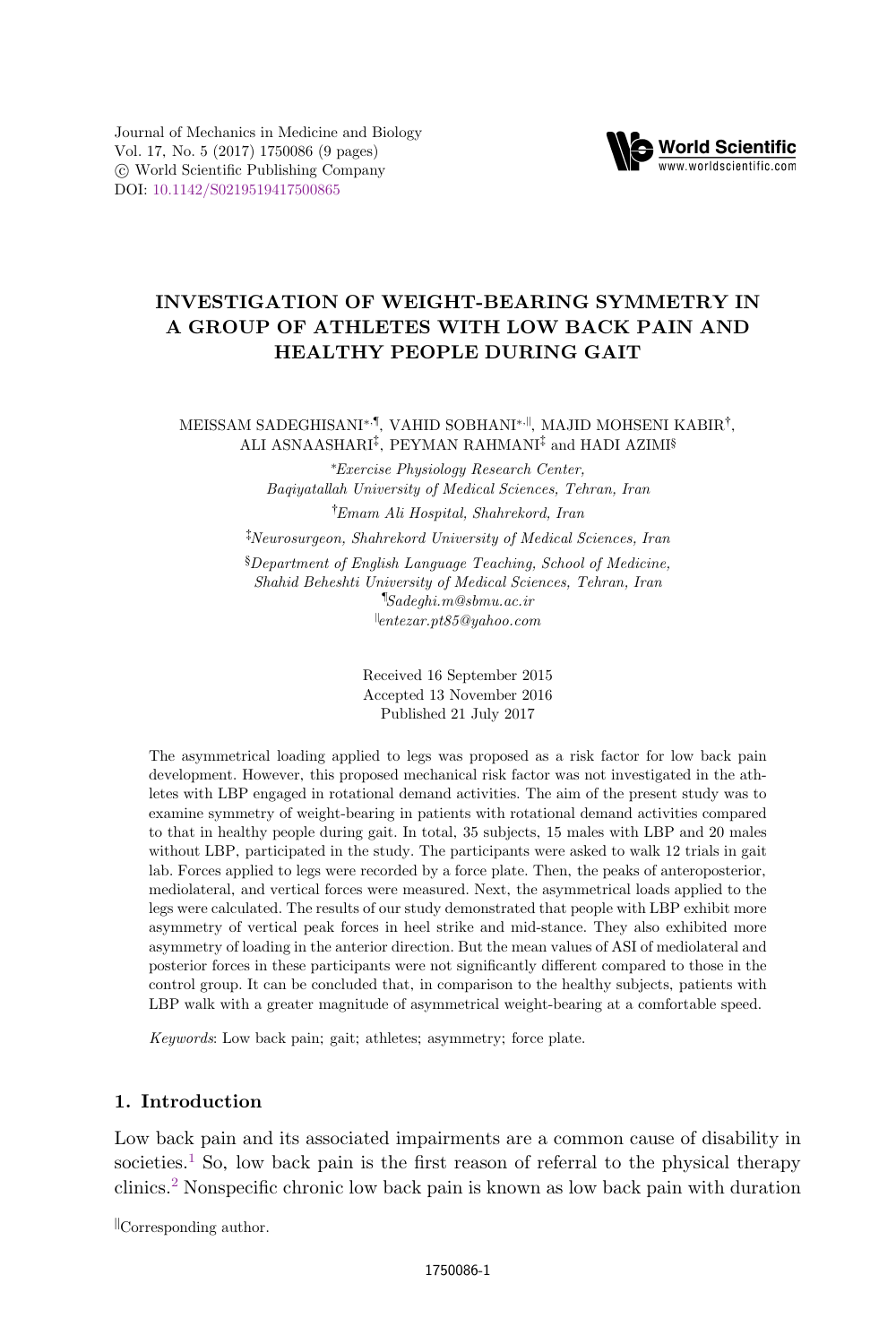#### M. Sadeghisani et al.

of more than 3 months symptoms without pathological findings.[3](#page-7-0) Low back pain is responsible for heavy direct and indirect burden on societies. Although it is known as a multifactorial problematic condition,  $4-8$  $4-8$  $4-8$  mechanical factors have been proposed as the prominent factor by some authors. $9-11$  $9-11$  $9-11$ 

In the previous studies, compensatory motion in the lumbar spine, asymmetrical motion in the lumbar spine and lower extremities, and decrease in endurance and strength are among the mechanical factors reported to be related to low back pain.<sup>[12](#page-7-0)–[17](#page-7-0)</sup>

Low back pain symptoms have been frequently reported in athletes who play rotational demand sports activities such as tennis, golf and etc.<sup>[18](#page-8-0),[19](#page-8-0)</sup> Any musculoskeletal pain syndrome such as low back pain can result in limiting their level of sports activities and even leaving the activities.

By determining the potent mechanical impairments and correcting them, we would be able to help them. For this reason, some mechanical characteristics such as kinematic, kinetic, and myoelectrical parameters were investigated in these patients groups.[20](#page-8-0)–[27](#page-8-0)

The asymmetrical loading, as a kinetic parameter, on the lower extremities in people with musculoskeletal disorders such as low back pain was given attention by some examiners.<sup>[28](#page-8-0)–[30](#page-8-0)</sup> It has been proposed that asymmetrical weight bearing distribution might be associated with asymmetrical loading in the lumbar spine tissues that can eventually cause low back pain symptoms.  $30,31$  Therefore, examining the pattern of loading on the lower limbs during functional activities, such as gait, can be an important purpose of low back pain studies.

Although asymmetrical motions of the lumbar spine and lower limbs were reported in the previous studies,  $26,27$  $26,27$  $26,27$  to date, no study has examined whether asymmetrical loading exists in athletes with low back pain who have rotationrelated sports activities or not. So, the aim of the present study was to clarify what differences may exist in the pattern of weight-bearing distribution of athletes with low back pain in comparison to healthy people during gait.

## 2. Materials and Methods

## 2.1. Subjects

Our study was approved by Baqiyatallah University of Medical Sciences Research ethics committee, and subjects provided written informed consent. In total, 35 subjects including 15 people with low back pain and 20 people without any experience of low back pain were enrolled in the study. Patients had nonspecific chronic low back pain,<sup>[32](#page-8-0)</sup> diagnosed by a physician. Pain symptoms in the patients group were related to their specific activities. They had minimum 2 sessions of sports activities such as tennis, golf, and squash. Healthy subjects were recruited from the staff members of our university. Exclusion criteria included a history of spine, hip and knee surgery, obvious thoracic kyphosis and spinal scoliosis, rheumatological and immunological disease, spinal infection and tumor, and degenerative joint disease in the lumbopelvic and lower extremities joints.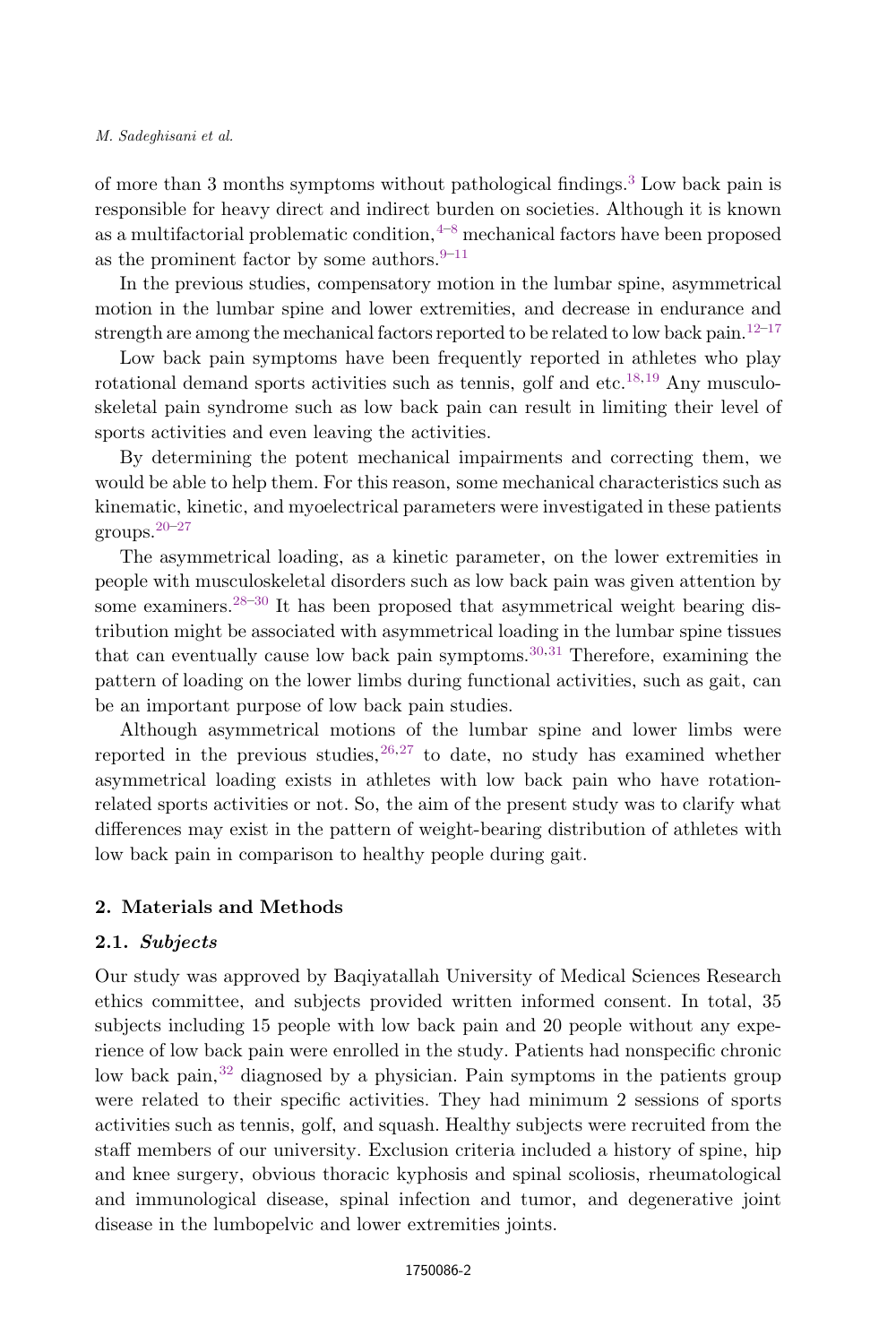<span id="page-3-0"></span>

| Demographic variable                       | Healthy group<br>$(N = 20)$ Mean $(\pm SD)$ | Group with LBP<br>$(N = 15)$ Mean $(\pm SD)$ | Degrees of<br>freedom $(39)$ , <i>p</i> -value |  |  |
|--------------------------------------------|---------------------------------------------|----------------------------------------------|------------------------------------------------|--|--|
| Age (years)                                | $29 (\pm 5.7)$                              | $31.5~(\pm 7.7)$                             | $df = 33, p = 0.25$                            |  |  |
| Height $(m)$                               | 1.77 $(\pm 0.06)$                           | 1.77 $(\pm 0.06)$                            | $df = 33, p = 0.05$                            |  |  |
| Weight (kg)                                | 74.9 $(\pm 11.3)$                           | $80.5 (\pm 11.4)$                            | $df = 33, p = 0.87$                            |  |  |
| MBI $(kg/m^2)$                             | 23.8 $(\pm 3.4)$                            | $25.6~(\pm 3.7)$                             | $df = 33, p = 0.05$                            |  |  |
| Duration of LBP (month)                    | NA                                          | $20 (\pm 18.2)$                              |                                                |  |  |
| Intensity of pain                          | NA                                          | 2.2 $(\pm 2.0)$                              |                                                |  |  |
| Oswestry score                             | NA                                          | 15.2 $(\pm 9.7)$                             |                                                |  |  |
| Fear-avoidance<br>during physical activity | NA                                          | 14.2 $(\pm 5.6)$                             |                                                |  |  |
| Fear-avoidance during work                 | NA                                          | 16.6 $(\pm 8.5)$                             |                                                |  |  |
| Habitual physical activity                 | NA                                          | 9.2 $(\pm 1.3)$                              |                                                |  |  |

Table 1. Demographic characteristics of groups.

A short questionnaire related to demographical characteristics of subjects was obtained from all the participants. The participants with low back pain also completed a visual analog scale questionnaire,  $33$  a Baecke habitual physical activities questionnaire,  $34$  an Oswestry disability questionnaire,  $35$  and a fear-avoidance questionnaire.<sup>[36](#page-9-0)</sup> Information about these questionnaires is shown in Table 1.

#### 2.2. Test

The participants were asked to walk 12 trials in gait lab with 10 m distance with a comfortable speed.

#### 2.3. Instruments

We used a Kistler force plate to record the applied loads on the limbs. The data of the force plate were recorded with a frequency of 120 Hz. Then, the data were filtered using a Butterworth filter with cut-off frequency of 10 Hz. For each trial, the peaks of the forces in vertical, anteroposterior, and Mediolateral directions, applied on dominate and nondominate legs, were determined (Fig. [1](#page-4-0)). We also used a motion analysis system to record the kinematic features of each trial test. Figure [1](#page-4-0) shows a sample of peak forces applied on a leg.

In the following, the side-by-side asymmetry of applied loading on lower limbs was determined for each participant, according to the asymmetry index measure.<sup>[37](#page-9-0)</sup> This index was proposed by Herzog *et al.* as shown below:

$$
ASI = 2\frac{X \text{ right} - X \text{ left}}{X \text{ right} + X \text{ left}} \cdot 100.
$$

## 2.4. Statistical analysis

We have used SPSS software, version 21, for our statistical analysis. As the K–S test revealed that the data were normally distributed, we employed the independent t-test to compare the two groups.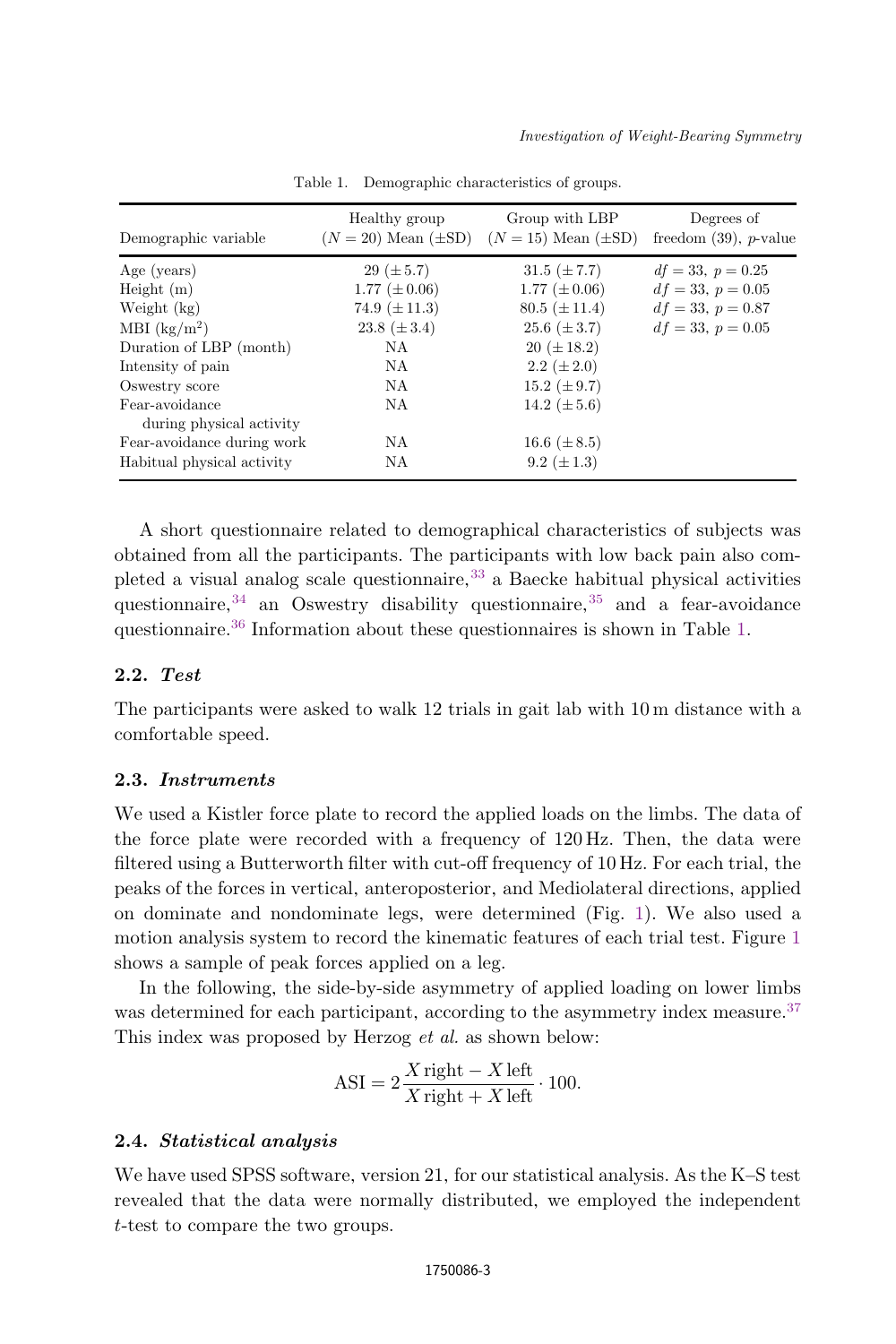#### <span id="page-4-0"></span>M. Sadeghisani et al.



Fig. 1. The Mediolateral  $(-)$ , anteroposterior  $(-)$ , and vertical forces  $(-)$  applied on the leg of a subject.

#### 3. Results

As the demographical results are demonstrated (Table [1](#page-3-0)), there was no significant difference between two groups regarding their age, height, weight and BMI  $(p$ -value  $> 0.05$ ).

With regard to spatiotemporal variables (Table 2), there was no significant difference in mean values of velocity, stride length, and cadence of dominant side between healthy participants and patient participants ( $p$ -value  $< 0.05$ ).

The results also show that the patients group walked with more side-by-side asymmetry in cadence and walking speed of the test compared to the control participants ( $p < 0.05$ ).

Table [3](#page-5-0) summarizes the mean values of ASI of loads applied on the legs in three directions. The kinetic variables revealed that in the vertical direction, the LBP group had a greater magnitude of asymmetry in weight bearing in heel strike  $(Fz_1)$  and mid stance  $(Fz_2)$  of the tests (p-value < 0.05). But the amount of ASI of peak of vertical loading during push of  $(Fz_3)$  was not different between two groups.

Table 2. Spatiotemporal variables of groups (dominant leg).

|                     | Patients group  | Healthy group    | p Value |  |
|---------------------|-----------------|------------------|---------|--|
| Stride length (m)   | $1.24 \pm 0.06$ | $1.28 \pm 0.12$  | 0.23    |  |
| Velocity $(m/s)$    | $1.1 \pm 0.1$   | $1.1 \pm 0.2$    | 0.35    |  |
| Cadence (steps/min) | $111.2 \pm 8.8$ | $103.1 \pm 13.2$ | 0.06    |  |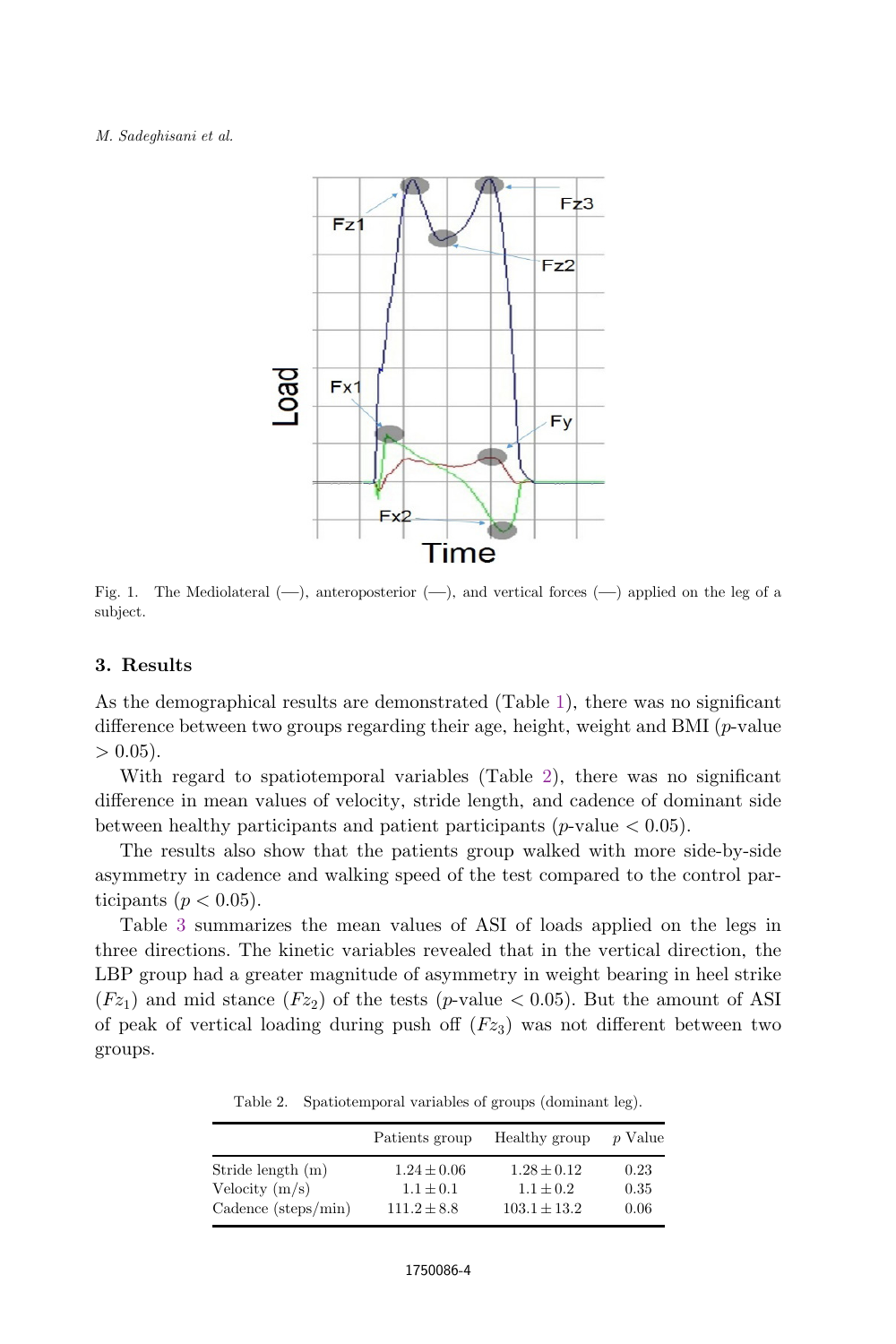<span id="page-5-0"></span>

| Variable                                                                                                                                                                                                                                                                                                                  | Walking<br>speed | Cadence length | Stride | Stride<br>time | $\rm{Fz1}$ | $\operatorname{Fz2}$ | Fz3  | Fv   | Fx1  | Fx2                    |
|---------------------------------------------------------------------------------------------------------------------------------------------------------------------------------------------------------------------------------------------------------------------------------------------------------------------------|------------------|----------------|--------|----------------|------------|----------------------|------|------|------|------------------------|
| Patient group $6.3 \pm 4.8$ $4.2 \pm 4.8$ $2.4 \pm 1$ $4.2 \pm 4.8$ $5.7 \pm 3.1$ $4.1 \pm 4.4$ $3.6 \pm 1.9$ $9.9 \pm 7.4$ $15.7 \pm 11.1$ $9.4 \pm 8.7$<br>Healthy group $1.5 \pm 1.8$ $1.7 \pm 1.6$ $2.3 \pm 2$ $2.6 \pm 3.5$ $3 \pm 3.1$ $1.8 \pm 1.1$ $2.3 \pm 2.4$ $15.9 \pm 21.8$ $8.7 \pm 7.4$<br><i>p</i> -value | 0.00             | 0.04           | 0.82   | 0.27           | 0.02       | 0.04                 | 0.17 | 0.34 | 0.04 | $12.5 \pm 9.4$<br>0.36 |

Table 3. Amount of ASI for anteroposterior, Mediolateral and vertical peak forces.

Fz: vertical force,  $F_y$ : Mediolateral Force,  $F_x$ : anteroposterior force.

As Table 3 shows, the amount of ASI of peak of anterior  $(Fx_1)$  and posterior  $(Fx_2)$  force in the LBP subjects compared to the healthy subjects were 15.7  $\pm$  11.1,  $8.7 \pm 7.4$  and  $9.4 \pm 8.7$ ,  $12.5 \pm 9.4$ , respectively.

The result of our study shows that in the Mediolateral  $(Fy)$  direction, the mean value of ASI in the LBP people was  $9.9 \pm 7.4$  compared to  $15.9 \pm 21.8$  in the healthy people  $(p\text{-value} = 0.34)$ .

#### 4. Discussion

Low back pain and its associated impairments are a common reporting musculo-skeletal disorder experienced by most of people.<sup>[38](#page-9-0)</sup>

Although these impairments are multifactorial conditions,  $1,6,8$  in most cases mechanical factors are the prominent factors in the development of symptoms.[10](#page-7-0) Manifestation of mechanical LBP is exacerbation of symptoms by physical activity and alleviation of symptoms by rest.<sup>[10](#page-7-0)</sup> Therefore, various investigators addressed mechanical risk factors in LBP people in their studies.

The prevalence of LBP in athletes who were engaged in rotational demand sports activities was also reported a lot. So, the relationship between LBP and some me-chanical risk factors in this patient group was studied.<sup>[16](#page-7-0)[,20](#page-8-0)–[24,26,27,](#page-8-0)[39](#page-9-0)</sup> The literature reveals asymmetrical kinematic variables of lower limbs movements in athletes with rotational sports activities who had LBP.  $26,27,39$  $26,27,39$  $26,27,39$  $26,27,39$  $26,27,39$  But to date, there is no information regarding the weight-bearing asymmetry during walking in these patients. While asymmetrical loading on the lower limbs during functional activities such as walking and sit-to-stand is known as a cause of musculoskeletal syndromes like  $LBP$ ,  $30,31,40,41$  $30,31,40,41$  it has been believed that asymmetrical loading can be a cause of some problematic progressive degeneration and correlated morbidities such as osteoporosis, osteoarthritis, scoliosis and muscle atrophy[.42](#page-9-0) So, this mechanical risk factor has been given attention in people with musculoskeletal problems such as the LBP and amputation. $41-43$  $41-43$  $41-43$  Therefore, the aim of present study was to investigate the symmetry of loading applied on the legs of patients with LBP who played rotational demand sports activities.

Figure [1](#page-4-0) shows a sample of anteroposterior, Mediolateral and vertical loading applied on a leg during gait.

To date, symmetry of weight-bearing during gait and standing has been inves-tigated in healthy and LBP groups.<sup>[30](#page-8-0),[31](#page-8-0),[41](#page-9-0)</sup> Burnett and *et al.* demonstrated that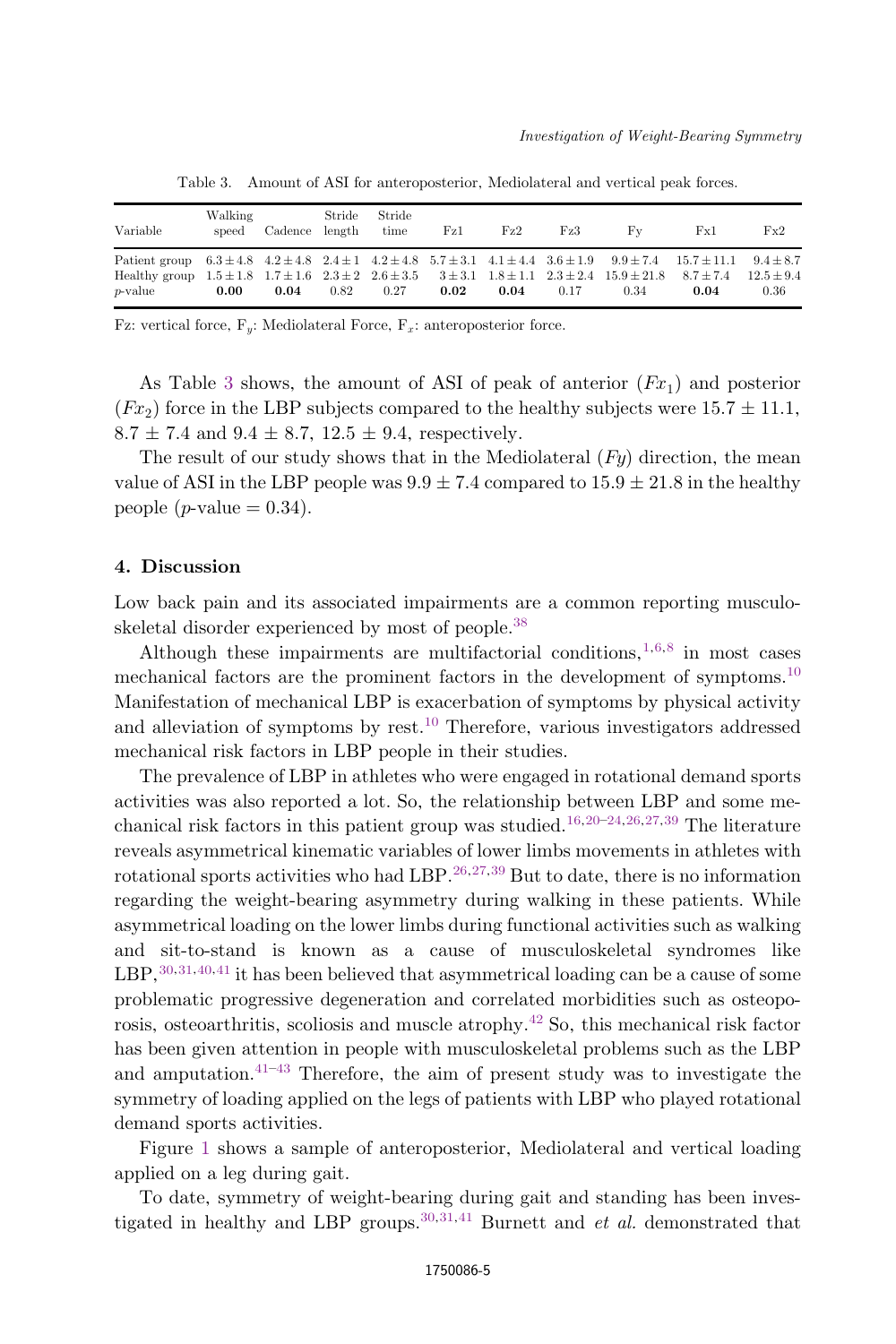healthy people walk with symmetry of loading on the legs.<sup>[31](#page-8-0)</sup> In two other studies, patients with LBP were compared with healthy people. The results of these studies were inconsistent with each other. Children and associates observed that people with LBP had more asymmetry of loading on legs compared to healthy people during standing.<sup>[41](#page-9-0)</sup> But, Zahraee *et al.* did not see any significant difference in the ASI of the forces applied on legs between people with and without history of LBP.<sup>[30](#page-8-0)</sup>

Although there was no significant difference between the LBP people and the healthy participants of the current study in the mean values of ASI of peak of forces in Mediolateral and posterior directions, the results of our study were more consistent with those of Child *et al.* study.<sup>[41](#page-9-0)</sup> We observed that the LBP people walked with more asymmetry of vertical loading during heel strike and mid-stance phases of the test. The asymmetrical walking speed and cadence of the legs which were observed in the patients group could be a reason for unequal forces applied on the legs.

Our results may be important for clinical situation and clinicians who work on LBP of athletes of sports such as golf, tennis, and squash. The asymmetrical weightbearing of the individual with LBP can be a biomechanical risk factor which can be associated with asymmetrical loading on the lumbopelvic soft tissues. This pattern of loading has been proposed as a mechanism in the development of micro-trauma and eventually macro-trauma. It was proposed that the repetition of asymmetrical loading can result in the persistence of LBP symptoms. Therefore, correction of this impairment must be given attention in general population and athletes with LBP.

As the results exhibited, our findings were in contrast to those of Zahraee et al. study. One reason may be related to the participants of the studies. In our study, only males participated. But, all participants of the Zahraee et al. were females and their specific tasks were not cleared. In addition, they believed that no difference between groups could be related to the fact that asymmetry in load bearing was not a symptom among their participants.[30](#page-8-0)

Finally, there are some potential limitations in our study. First, we only measured the forces applied on lower limb during gait. It is recommended that in the future researches, the moment and forces applied on the leg during gait and other functional activities be examined. Second, differences in weight-bearing asymmetry between males and females were not investigated in the study. We recommend that in the future studies, sex differences be examined. Third, limited athletes with LBP participated in the study. It seems that more participants were required. There is hope that future studies would pay more attention to these limitations.

## 5. Conclusion

The LBP group exhibits more asymmetry of vertical loading during gait in heel strike and mid-stand phases. The LBP group also exhibits more asymmetry of peak anterior loading on the legs during gait than the healthy people. It can be concluded that the asymmetry of weight-bearing can be a reason for LBP symptoms in athletes with rotational demand activities.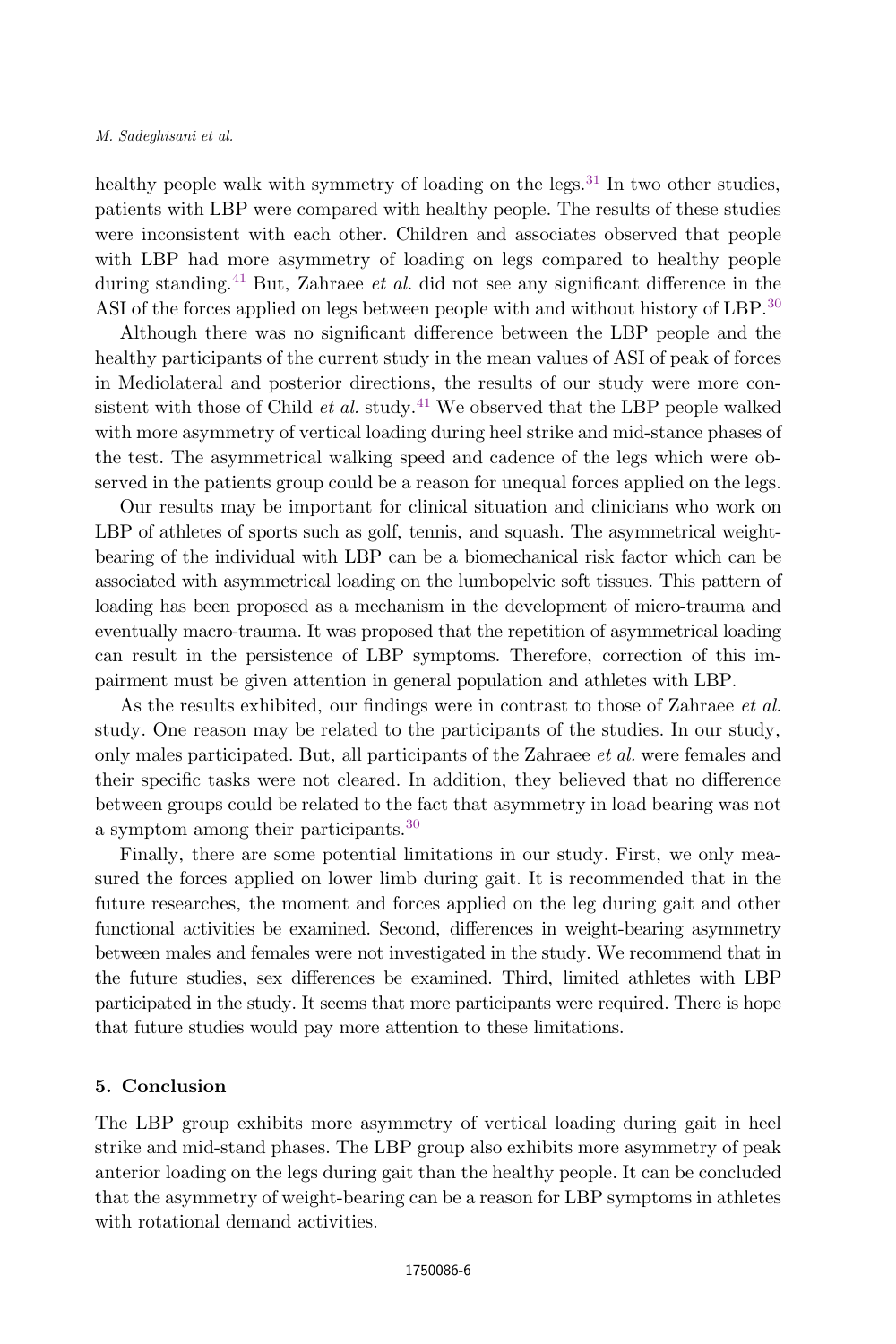# <span id="page-7-0"></span>Acknowledgments

I would like to thank all of those who helped me in data collection and processing.

# References

- 1. Sadeghisani M, Shaterzadeh MJ, Rafiei AR, Salehi R. Pain, disability, fear-avoidance and habitual physical activity in subjects with low back pain with and without trunk and hips rotational demand sport activities. J Res Rehabil Sci  $9(8)$ :1213–1221, 2014.
- 2. Jette AM, Davis KD, A comparison of hospital-based and private outpatient physical therapy practices, *Phys Ther*  $71(5):366-375$ , 1991. discussion  $76-81$ .
- 3. Krismer M, Van Tulder M, Low back pain (non-specific), Best Practice & Res Clin Rheumatol 21(1):77–91, 2007.
- 4. Andersson GB, Epidemiological features of chronic low-back pain, Lancet 354 (9178):581–585, 1999.
- 5. Crombez G, Vlaeyen JW, Heuts PH, Lysens R, Pain-related fear is more disabling than pain itself: Evidence on the role of pain-related fear in chronic back pain disability, Pain 80(1–2):329–339, 1999.
- 6. O'Sullivan P, Diagnosis and classification of chronic low back pain disorders: Maladaptive movement and motor control impairments as underlying mechanism, Man Ther 10(4):242–255, 2005.
- 7. Woby SR, Watson PJ, Roach NK, Urmston M, Are changes in fear-avoidance beliefs, catastrophizing, and appraisals of control, predictive of changes in chronic low back pain and disability? Eur J Pain 8(3):201–210, 2004.
- 8. Kamper SJ, Apeldoorn AT, Chiarotto A, Smeets RJ, Ostelo RW, Guzman J et al., Multidisciplinary biopsychosocial rehabilitation for chronic low back pain: Cochrane systematic review and meta-analysis, BMJ 350:h444, 2015.
- 9. Adams MB, Burton K, Dolan P, The Biomechanics of Back Pain, Churchill Livingstone, Edinburgh, England, 2002.
- 10. Diamond S, Borenstein D. Chronic low back pain in a working-age adult, Best Pract Res Clin Rheumatol 20(4):707–720, 2006.
- 11. Sahrmann S, Diagnosis and Treatment on Movement Impairment Syndromes, MO, Mosby, St Louis, 2002.
- 12. Burnett AF, Cornelius MW, Dankaerts W, O'Sullivan PB, Spinal kinematics and trunk muscle activity in cyclists: A comparison between healthy controls and non-specific chronic low back pain subjects-a pilot investigation, Man Ther 9(4):211–219, 2004.
- 13. Cibulka MT, Strube MJ, Meier D, Selsor M, Wheatley C, Wilson NG, Irrgang JJ, Symmetrical and asymmetrical hip rotation and its relationship to hip rotator muscle strength, Clin Biomech 25(1):56–62, 2010.
- 14. Esola MA, McClure PW, Fitzgerald GK, Siegler S, Analysis of lumbar spine and hip motion during forward bending in subjects with and without a history of low back pain,  $Spine 21(1):71–78, 1996.$
- 15. Luomajoki H, Kool J, de Bruin ED, Airaksinen O, Movement control tests of the low back; evaluation of the difference between patients with low back pain and healthy controls, BMC Musculoskelet Disord, 9:170, 2008.
- 16. Murray E BE, Twycross-Lewis R, Morrissey D, The relationship between hip rotation range of movement and low back pain prevalence in amateur golfers, *Phys Ther Sport*, 10(4):131–135, 2009.
- 17. Swain C, Redding E, Trunk muscle endurance and low back pain in female dance students, J Dance Med Sci 18(2):62–66, 2014.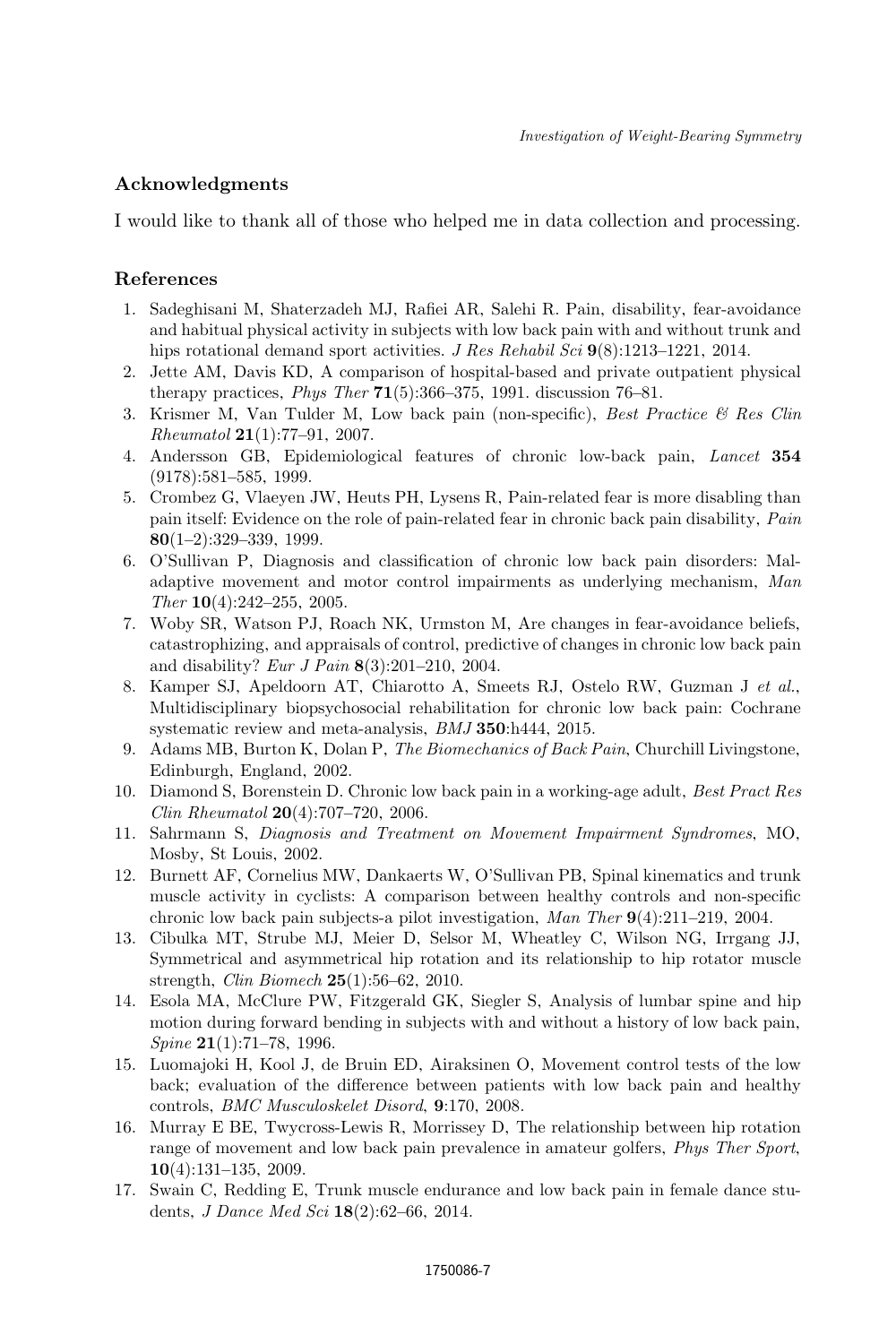- <span id="page-8-0"></span>18. Finn C, Rehabilitation of low back pain in golfers: From diagnosis to return to sport. Sports Health, 5(4):313–319, 2013.
- 19. Lindsay DM, Vandervoort AA, Golf-related low back pain: A review of causative factors and prevention strategies, Asian J Sports Med 5(4):e24289, 2014.
- 20. Campbell A, Straker L, O'Sullivan P, Elliott B, Reid M. Lumbar loading in the elite adolescent tennis serve: Link to low back pain, Med Sci Sports Exerc 45(8):1562–1568, 2013.
- 21. Cole MH, Grimshaw PN, Trunk muscle onset and cessation in golfers with and without low back pain, J Biomech 41(13):2829–2833, 2008.
- 22. Cole MH, Grimshaw PN, The crunch factor's role in golf-related low back pain, The  $Spine\,J\,14(5):799-807,\,2014.$
- 23. Grosdent S, Demoulin C, Souchet M, Tomasella M, Crielaard JM, Vanderthommen M, Trunk muscle profile in elite tennis players with and without low back pain, J Sports Med Phys. 55(11):1354-1362, 2015.
- 24. Tsai YS, Sell TC, Smoliga JM, Myers JB, Learman KE, Lephart SM, A comparison of physical characteristics and swing mechanics between golfers with and without a history of low back pain, J Orthop Sports Phys Ther 40(7):430–438, 2010.
- 25. Scholtes SA, Gombatto SP, Van Dillen LR, Differences in lumbopelvic motion between people with and people without low back pain during two lower limb movement tests, Clin Biomech 24(1):7–12, 2009.
- 26. Vad VB, Gebeh A, Dines D, Altchek D, Norris B, Hip and shoulder internal rotation range of motion deficits in professional tennis players, J Sci Med Sport 6(1):71–75, 2003.
- 27. Van Dillen LR, Bloom NJ, Gombatto SP, Susco TM, Hip rotation range of motion in people with and without low back pain who participate in rotation-related sports, Phys Ther Sport 9(2):72–81, 2008.
- 28. Burnett D, Campbell-Kyureghyan N, Topp R, Quesada P, Asymmetry in vertical ground reaction force and hip range of motion in asymptomatic subjects and total knee arthroplasty patients either with or without back pain, Gait Posture 30:S142–S3, 2009.
- 29. Duffell LD, Gulati V, Southgate DF, McGregor AH, Measuring body weight distribution during sit-to-stand in patients with early knee osteoarthritis, Gait Posture 38(4):745– 750, 2013.
- 30. Zahraee MH, Karimi MT, Mostamand J, Fatoye F, Analysis of asymmetry of the forces applied on the lower limb in subjects with nonspecific chronic low back pain, *BioMed Res* Int 2014:289491, 2014.
- 31. Burnett DR, Campbell-Kyureghyan NH, Cerrito PB, Quesada PM, Symmetry of ground reaction forces and muscle activity in asymptomatic subjects during walking, sitto-stand, and stand-to-sit tasks, *J Electromyogr Kinesiol*  $21(4):610-615$ ,  $2011$ .
- 32. Krismer M, Van Tulder M, Low back pain group of the bone and joint health strategies for Europe project. Strategies for prevention and management of musculoskeletal conditions. Low back pain (non-specific), Best Pract Res Clin Rheumatol 21(1):77–91, 2007.
- 33. Jensen MP, Turner JA, Romano JM, What is the maximum number of levels needed in pain intensity measurement? Pain 58(3):387–392, 1994.
- 34. Baecke JA, Burema J, Frijters JE, A short questionnaire for the measurement of habitual physical activity in epidemiological studies,  $Am J Clin Nutr$  36(5):936–942, 1982.
- 35. Mousavi SJ, Parnianpour M, Mehdian H, Montazeri A, Mobini B, The Oswestry disability index, the Roland-Morris disability questionnaire, and the Quebec back pain disability scale: Translation and validation studies of the Iranian versions,  $Spine 31(14)$ : E454–E459, 2006.